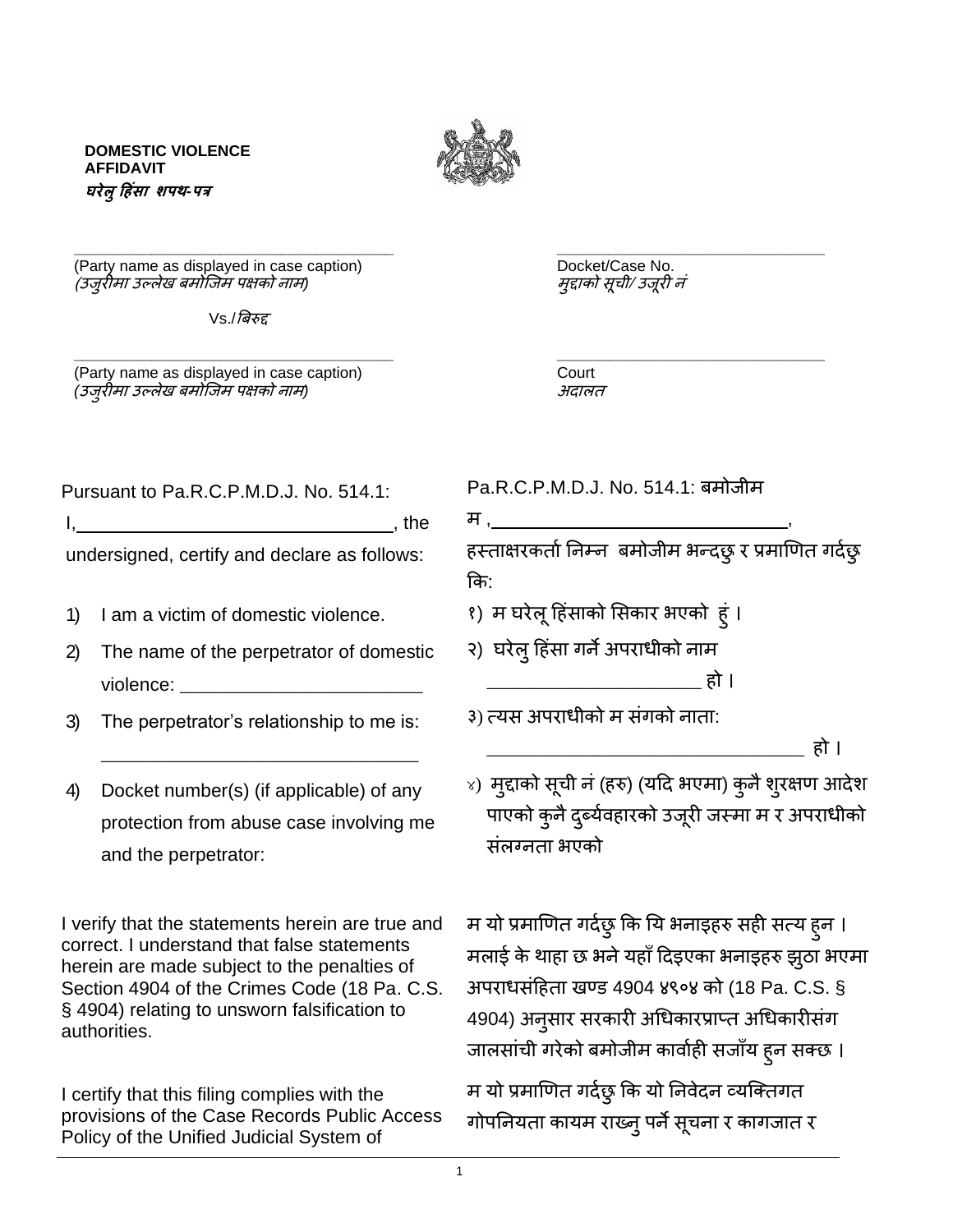Pennsylvania that require filing confidential information and documents differently than non-confidential information or documents.

व्यजक्तगत गोपननयता कायम राख्नुनपनेसुचना र कागजात छुट्टा छुट्टै पेश गर्न् पर्ने युनिफाइड जुडिसियल सिष्टम अफ पेन्सल्भेनिया Pennsylvania केस रेकर्ड्स पब्लिक एक्सेस पोलिसी अनुरुप छ।

Signature/*दस्तखत:* Date/*सिति:* 

## **Supplemental Instructions अतिररक्ि तिर्देशि रू**

A victim of domestic violence is "a person who has obtained a protection from abuse order against another individual or can provide other evidence of abuse." See Pa.R.C.P.M.D.J. No. 1001(10); 68 P.S. 250.513. A tenant who is aggrieved by a judgment for the delivery of real property arising out of a residential lease and who is a victim of domestic violence may appeal the judgment within 30 days after the date of the entry of judgment by filing a notice of appeal with the prothonotary/clerk of court of the court of common pleas, civil division, along with a copy of the Domestic Violence Affidavit. A tenant who is a victim of domestic violence may file the Affidavit with the magisterial district court to stay the execution of an order for possession pursuant to Rule 514.1 prior to filing an appeal with the court of common pleas. If the Affidavit is filed with the magisterial district court, the tenant should attach a copy of the Affidavit to the notice of appeal. If the tenant does not file the Domestic Violence Affidavit with the magisterial district court or does not appeal to the court of common pleas within 21 days following the entry of the judgment, the tenant is at risk of eviction.

 $\overline{\phantom{a}}$  , and the contribution of the contribution of the contribution of the contribution of the contribution of  $\overline{\phantom{a}}$ 

घरेलु हिंसाको शिकार भनेको " जसले अन्य ब्यक्तिको दुर्ब्यवहार हुनबाट जोगाउने शुरक्षण आदेश पाएको ब्यक्ति वा अरुबाट सताइएको प्रमाण दिन सक्नेलाई बुझिन्छ" । हेर्नु होला Pa.R.C.P.M.D.J. No. 1001(10); 68 P.S. 250.513. भाडावाल जो अदालतको फै सलाबाट आवाशीय भाडाको घर जग्गा फिर्ता गर्नु पर्ने स्थितीबाट पिडित छ र घरेलु हिंसाको शिकार पनि छ भने त्यस ब्यक्तिले फै सलाको ३० हदन सभत्र घरेलुहहंसाको सशकार भएको भन्ने सपथपत्र सहित कोर्ट अफ कमन प्लियाजको प्रोथोनोटरी/ क्लर्क समक्ष पुनरावेदन दर्ता गर्न सक्छन ।भाडावाल जो घरेलु हिंसाको शिकार छन उनिहरुले मजीस्टेरियल डिष्ट्रीक्ट कोर्टको घरजग्गा फिर्ता गर्न नियम 514.1 अनुसार भएको ननिाय तत्काल लागूनगराइ हदनेआदेस जारी गर्न कोर्ट अफ कमन प्लियाजमा सपथपत्र सहहतको ननवेदन हदन सक्छन । यहद मजीस्टेरीयल डिष्टीक्ट कोर्टमा सपथ सहितको निवेदन दर्ता गरीएको छ भने भाडावालले पुनरावेदनको सुचनासंगै सपथपत्रको नक्कल पनि संलग्न गर्नु पर्ने हुन्छ ।यदि भाडावालले मजीस्टेरीयल डिष्ट्रीक्ट कोर्टमा घरेलु हिंसाको सपथ सहितको निवेदन दर्ता गरेको छैन भने वा फैसलाको २१ दिन भित्र कोर्ट अफ कमन प्लियाजमा पुनरावेदन गरेको छैन भने भाडावाल बस्ने ठांउबाट निक्लन् पर्ने जोखिममा हुन्छन ।